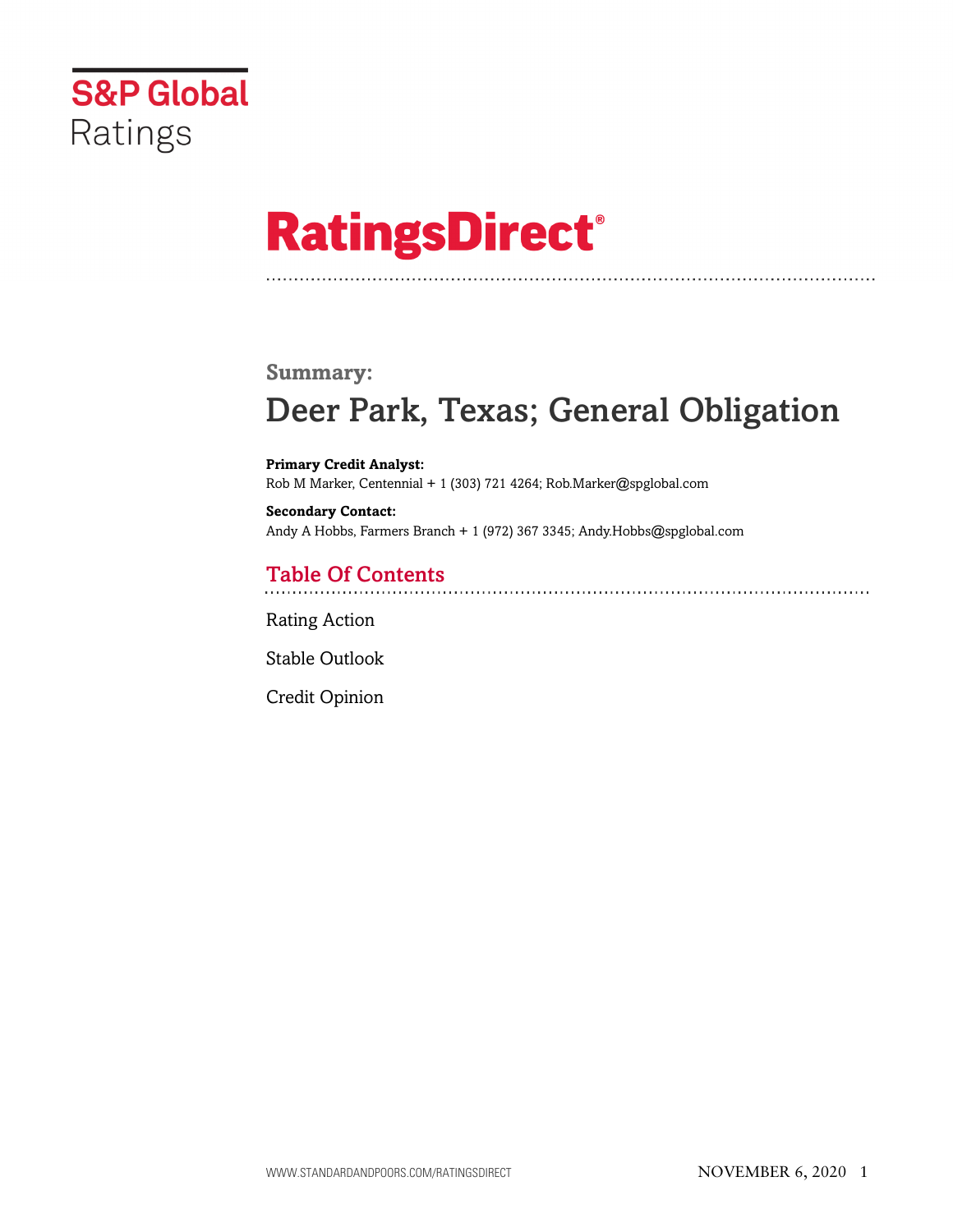## **Summary:** Deer Park, Texas; General Obligation

| <b>Credit Profile</b>                                                  |            |     |  |
|------------------------------------------------------------------------|------------|-----|--|
| US\$6.445 mil ltd tax rfdg bnds ser 2020 dtd 12/01/2020 due 03/15/2032 |            |     |  |
| Long Term Rating                                                       | AAA/Stable | New |  |
| US\$5.555 mil certs of oblig ser 2020 dtd 12/01/2020 due 03/15/2040    |            |     |  |
| Long Term Rating                                                       | AAA/Stable | New |  |

## <span id="page-1-0"></span>Rating Action

S&P Global Ratings assigned its 'AAA' long-term rating to Deer Park, Texas' proposed \$5.6 million, series 2020 certificates of obligation, and \$6.4 million, series 2020 limited tax refunding bonds. S&P Global Ratings also affirmed its 'AAA' rating on the city's previously issued GO debt. The outlook is stable.

A direct annual ad valorem tax on all taxable property within the city secures the series 2020 certificates, the series 2020 bonds, and previously issued GO debt. A limited pledge of net revenues of the city's waterworks and sewer system in an amount not to exceed \$1,000 further secures the certificates. Given the limited nature of the revenue pledge, we rate the certificates based on the city's ad valorem pledge alone.

Texas statutes provide for a maximum ad valorem tax rate of \$2.50 per \$100 of taxable assessed valuation (AV) for all purposes, including a maximum of \$1.50 of the \$2.50 for all ad valorem tax obligation debt service. Deer Park's total tax rate was well below the maximum at 72 cents per \$100 of taxable AV, including 15.1 cents for debt service. We do not believe that the taxable base is measurably smaller, and we believe that resources are fungible. Based on the application of our criteria, titled "Issue Credit Ratings Linked To U.S. Public Finance Obligors' Creditworthiness" (published Nov. 20, 2019), we do not differentiate between the town's limited-tax GO debt and its general creditworthiness.

Inclusive of the series 2020 issuances, the city will have approximately \$40.3 million of net direct debt outstanding. Proceeds from the series 2020 certificates will fund various water and sewer improvement projects, while the 2020 bonds' proceeds will refund existing debt for interest savings.

## Credit overview

Consistently strong budgetary performance and maintenance of healthy reserves will enable Deer Park to mitigate disruptions from recessionary pressures related to Covid-19. Many local businesses are classified as essential, and therefore, they were permitted to remain open during temporary state-mandated business closures. Businesses are currently back open, and losses in sales tax collections are proving less severe than initially anticipated by officials. With a sizeable 2020 surplus expected and a balanced 2021 budget that will likely outperform, we expect the credit will remain stable. Our outlook focuses on a period of six-to-twelve months due to the uncertainty related to the COVID-19 pandemic.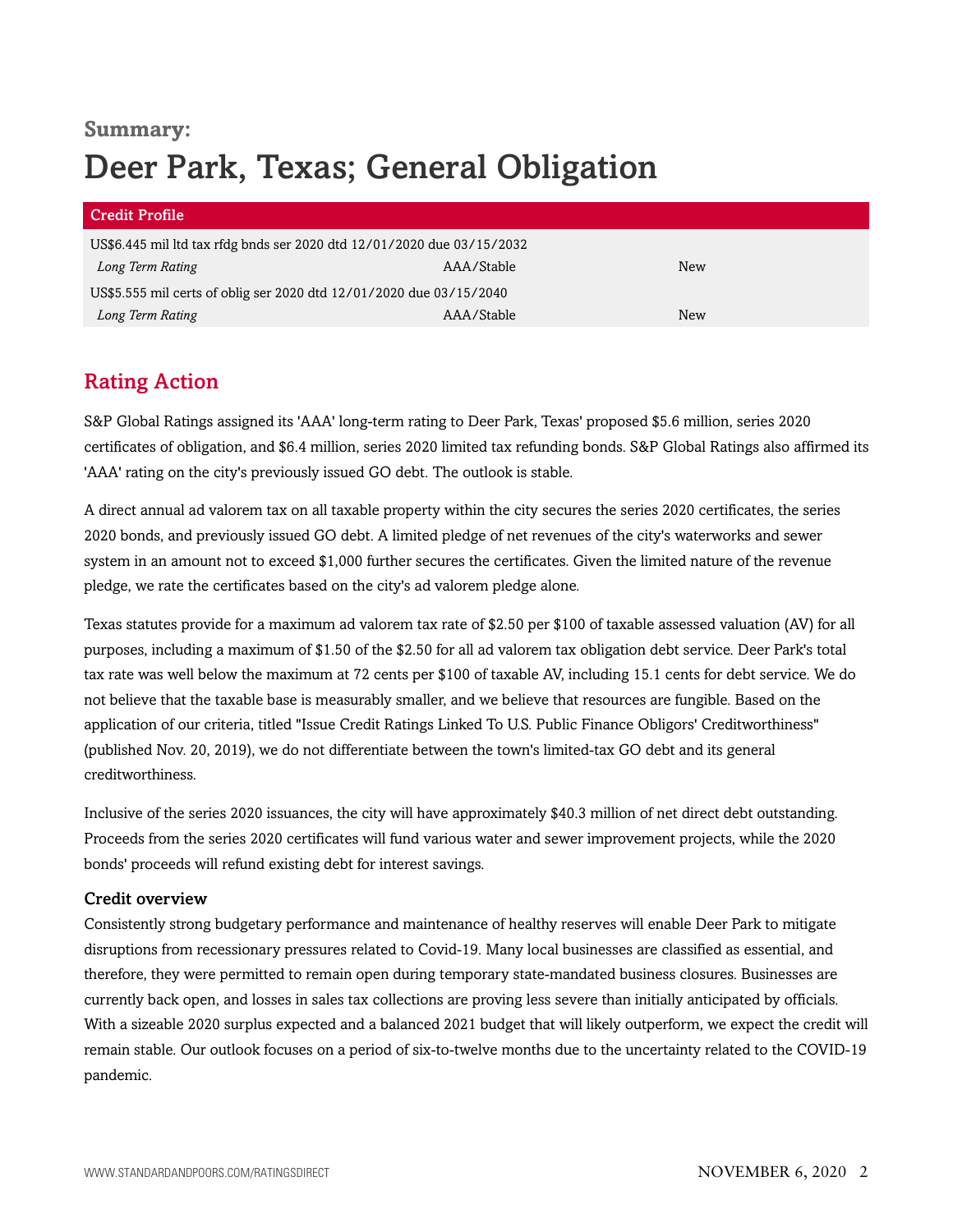For S&P Global Economics' latest forecast, see "The U.S. Economy Reboots, With Obstacles Ahead," published Sept. 24, 2020, on RatingsDirect.

Deer Park's GO debt is eligible to be rated above the sovereign because we believe the city can maintain better credit characteristics than the nation in a stress scenario. Under our criteria, "Ratings Above The Sovereign: Corporate And Government Ratings--Methodology And Assumptions," published Nov. 19, 2013, we consider U.S. local governments to have moderate sensitivity to national risk. The city's GO pledge is the primary source of debt security, which severely limits the possibility of negative sovereign intervention in the payment of the debt, or city operations. The nation's institutional framework for local governments is predictable, allowing the city significant autonomy and independent treasury management. Also, there is no history of government intervention.

The 'AAA' rating reflects our view of the cities:

- Strong economy, with access to a broad and diverse metropolitan statistical area (MSA);
- Strong management, with good financial policies and practices under our Financial Management Assessment methodology;
- Strong budgetary performance, with operating surpluses in the general fund and at the total governmental fund level in fiscal 2019;
- Very strong budgetary flexibility, with a high available fund balance in fiscal 2019 at 110% of operating expenditures;
- Very strong liquidity, with total government available cash at 156% of total governmental fund expenditures and 13.7x governmental debt service, and access to external liquidity we consider strong;
- Adequate debt and contingent liability position, with debt service carrying charges at 11.4% of expenditures and net direct debt that is 77.4% of total governmental fund revenue, as well as rapid amortization, and
- Strong institutional framework score.

## Environmental, social, and governance factors

We have analyzed the city's environmental factors, including health and safety risks posed by COVID-19, coupled with social and governance risks relative to the economy, financial management, budgetary performance, and budgetary flexibility, as well as its debt and liability profile. We have determined that all are in line with our view of the sector standard. We view severe weather--primarily hurricanes and flooding--as the main environmental threat to Deer Park. However, we understand that officials have an emergency management plan in place, a full-time emergency management coordinator, and an emergency planning committee. The city could also leverage its very strong reserves to mitigate short-term disruptions while working with FEMA on possible reimbursements.

## <span id="page-2-0"></span>Stable Outlook

## Downside scenario

Although not expected, if sustained budget deficits cause reserves to decline significantly or if key economic indicators deteriorate, we could consider a lower rating.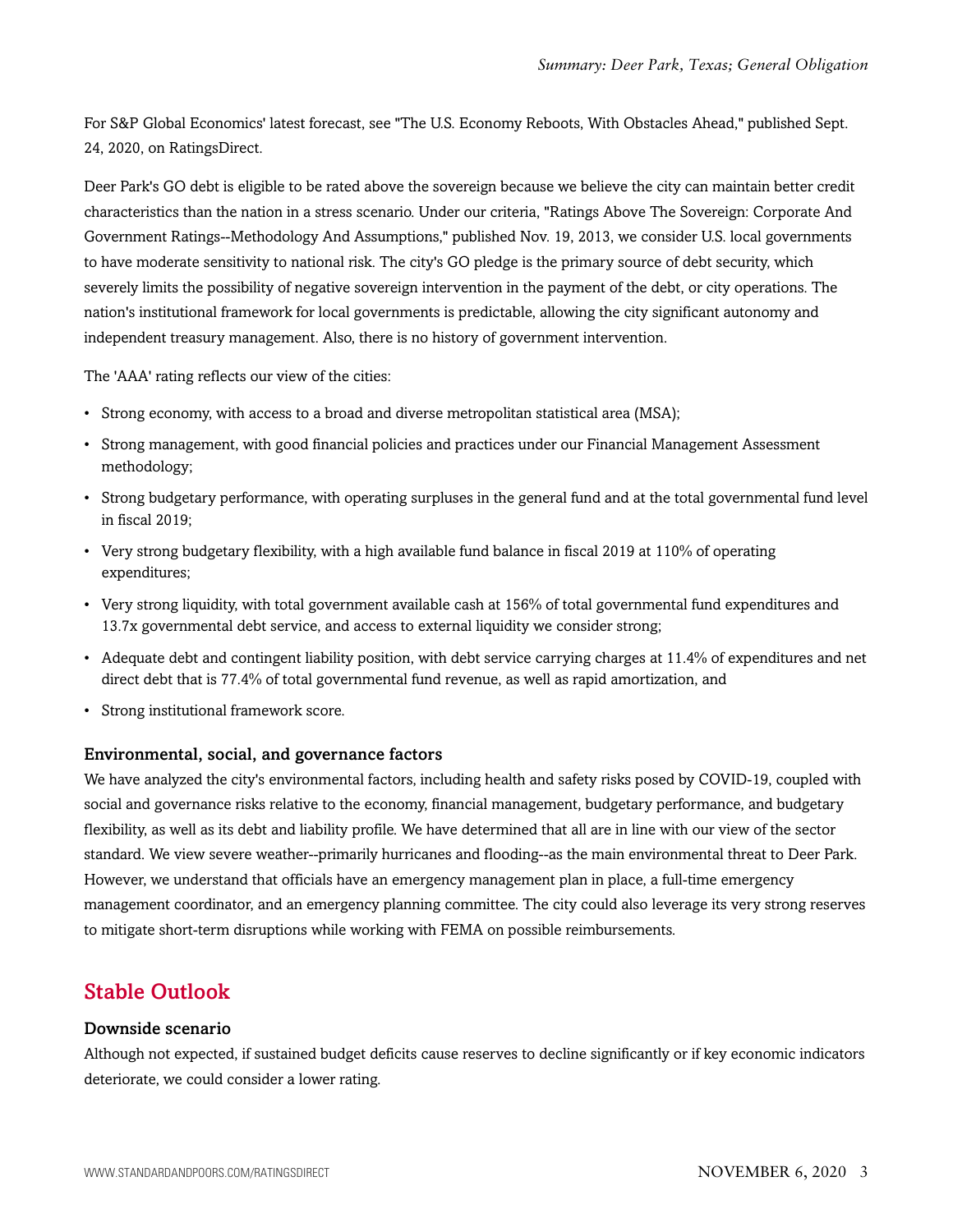## <span id="page-3-0"></span>Credit Opinion

#### Strong economy

We consider Deer Park's economy strong. The city participates in the broad and diverse Houston-The Woodlands-Sugar Land MSA, covers 15 square miles, and serves a population of 34,718. A projected per capita effective buying income at 93% of national levels and a 2021 market value per capita of \$93,446 have both declined over the last year. We believe market value per capita figures are likely understated because the city is engaged in multiple industrial development agreements with local businesses, reducing their tax obligations in exchange for payments-in-lieu-of-taxes (PILOTs). While Deer Park benefits from the institutional presence that is not captured in its market value, we note that the industrial properties, if captured, would likely result in significant taxpayer concentration. This concentration is evident in the city's reliance on PILOTs as the second-largest general fund revenue source.

Centrally located in the center of a highly industrialized shipping channel in Harris County, major oil, chemical, and manufacturing companies have strategically located operations in the city's industrial zone, set up in the northern region of the city's boundaries. Leading employers include Shell (3,200 employees), Deer Park Independent School District (2,660), Universal Plant Services, an industrial and energy industry service provider (1,360), and Dow Chemical Co. (1,330). These and other primary employers have remained relatively stable, despite the ongoing pandemic. While Shell has announced a global workforce reduction of approximately 10% over the next two years, they have not indicated how it will affect its Deer Park location. The majority of local businesses were determined essential and permitted to remain open throughout mandated business closures.

Assessed value growth has averaged 6.7% per year since 2015, and the most recent 2021 assessment reflects a 7.2% increase to \$3.2 billion. Although primarily built-out, officials anticipate similar increases to the tax base over the next few years attributable to its desirable location, community amenities, and a strong housing market. The firm CAP Barbell is currently constructing a 300,000 sq. foot distribution warehouse, and Atlas Copco recently opened a 30,000 sq. foot administrative office building. Officials also anticipate that future redevelopment projects throughout many subdivisions in the city will further drive growth. We will continue to monitor how the pandemic affects the city's key economic indicators, including unemployment, which has fallen to 8.4% as of August 2020 after reaching a high of 14.6% in April.

#### Strong management

We view the city's management as strong, with good financial policies and practices under our Financial Management Assessment methodology, indicating financial practices exist in most areas, but that governance officials might not formalize or monitor all of them regularly.

Deer Park management uses five years of historical data and consults with outside sources to generate the revenue and expenditure assumptions used in the budget process. Budget-to-actual results are presented to the council monthly, and amendments to the budget are possible as needed, pending council approval. The city adheres to a formal policy for its investments and provides the council with quarterly updates on returns and holdings. Furthermore, it follows a formal reserve policy, requiring the maintenance of a fund balance at a minimum reserve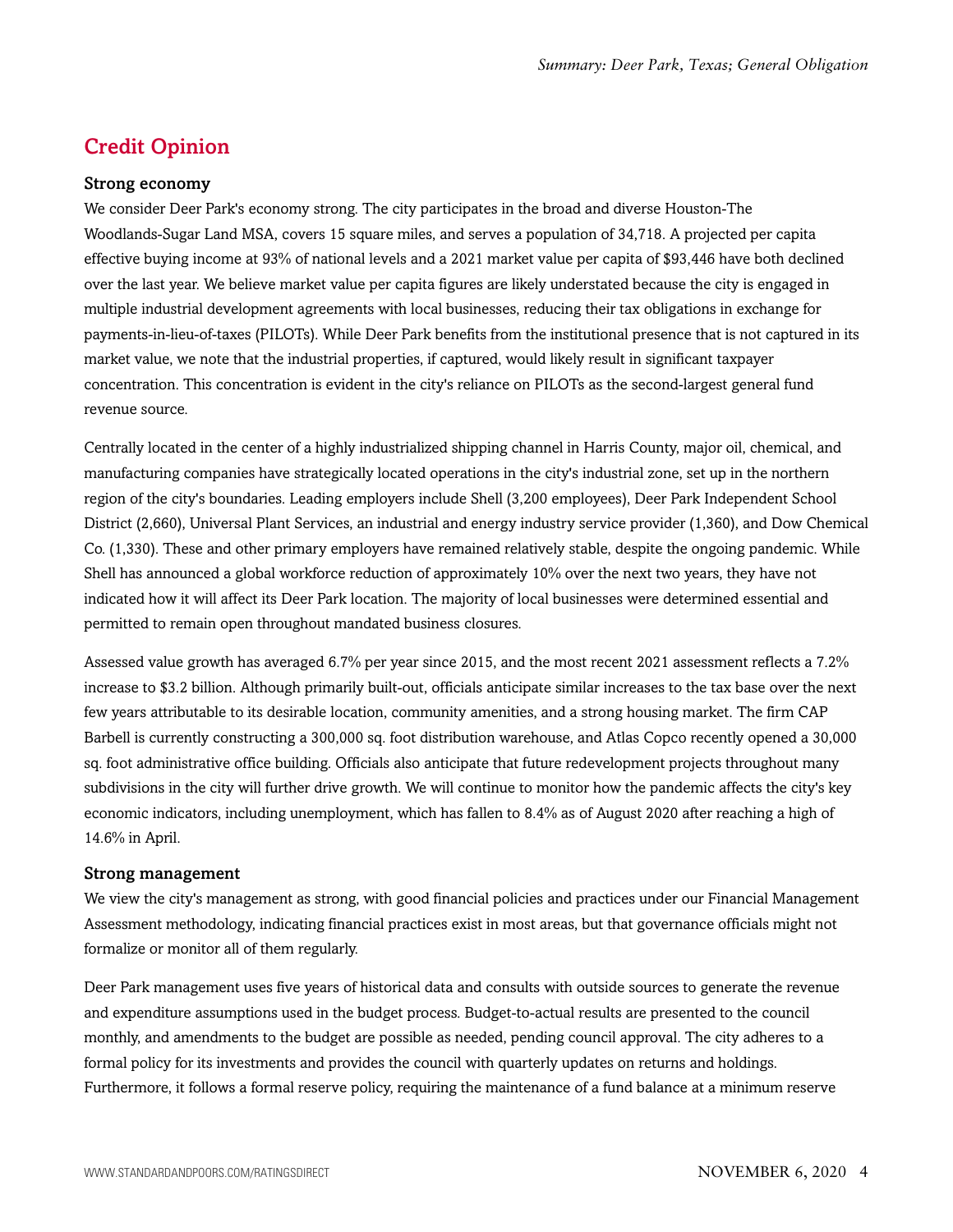level equal to 25% of expenditures. Deer Park has a formal debt management policy that is mostly qualitative in nature but includes soft quantitative targets related to debt types the city issues, refunding targets, and debt structure. Officials have not renewed a previously utilized capital improvement plan that went through fiscal 2020, and the city does not currently perform formal long-term financial planning.

#### Strong budgetary performance

Deer Park's budgetary performance is strong, in our opinion. Our assessment considers our view that the pandemic presents an event risk that could increase performance volatility. The city reported a surplus of 8.7% of the general fund's operating expenditures and a 19% surplus across all governmental funds in 2019. We have adjusted for what we view as recurring revenues and expenditures and for capital outlay funded with bond proceeds.

In four of the last five years, the city reported surplus results in the general fund, and officials have prudently built reserves while also making considerable transfers to its capital improvement fund. Officials budget conservatively, often exceeding initial projections. Although the 2019 final budget reflects a \$4.1 million deficit, the city ended with a \$3.4 million surplus aided by higher than budgeted property tax, sales tax, and investment revenue. Actual expenses came in approximately 11% under budget, also aiding the strong results. Property taxes are the city's predominant revenue source (33% of 2019 total revenue), followed by industrial district revenues (27%) and sales tax (16%). Both property and sales tax revenue streams have generally increased in line with the city's expanding economy

The city has contractual agreements extending through 2026 with 27 industrial companies. The agreements require each company to make a PILOT payment equal to 64% of what the companies would have owed if subject to full ad valorem taxation by the city. The approximate full taxable value of the industrial properties was \$2.6 billion in 2019.

Through 11 months of fiscal 2020, sales tax collections are down approximately 1.6% compared to 2019, with the most significant declines reported in May, June, and July. Despite the modest fall in sales tax collections, officials project a surplus of approximately \$3.6 million, or 8.7% of estimated expenditures. The city also incurred approximately \$2.5 million of Covid-19 related expenses during the year, including overtime pay and protective equipment. Most of these costs are anticipated to get reimbursed in 2021. The 2021 budget reflects balanced operations. Officials conservatively assumed an 11% decline in sales taxes but still anticipate transferring \$1.5 million of excess revenues to its capital improvement fund at year-end.

## Very strong budgetary flexibility

In our view, Deer Park's budgetary flexibility is very strong, with a high available fund balance in fiscal 2019 at 110% of operating expenditures, or \$41.5 million. We expect the available fund balance to remain above 75% of expenditures for the current and next fiscal years, which we view as a positive credit factor.

Over the past three years, Deer Park's available fund balance has exceeded 93% of expenditures and has surpassed the city's policy-mandated minimum of 25% of expenditures. Also, we assess that, in keeping with its traditionally conservative budgeting practices, the city will likely continue to make intra-year expenditure and revenue adjustments to outperform the budget at year-end. We note that the city often transfers out general fund excess revenues to cash fund one-time capital projects. Given our expectation of continued strong budget results and no plans to materially reduce reserves in the near term, we expect budgetary flexibility to remain very strong and above 75% of operating expenditures. While unlikely, if recessionary pressures increase, Deer Park could reduce or eliminate its transfers of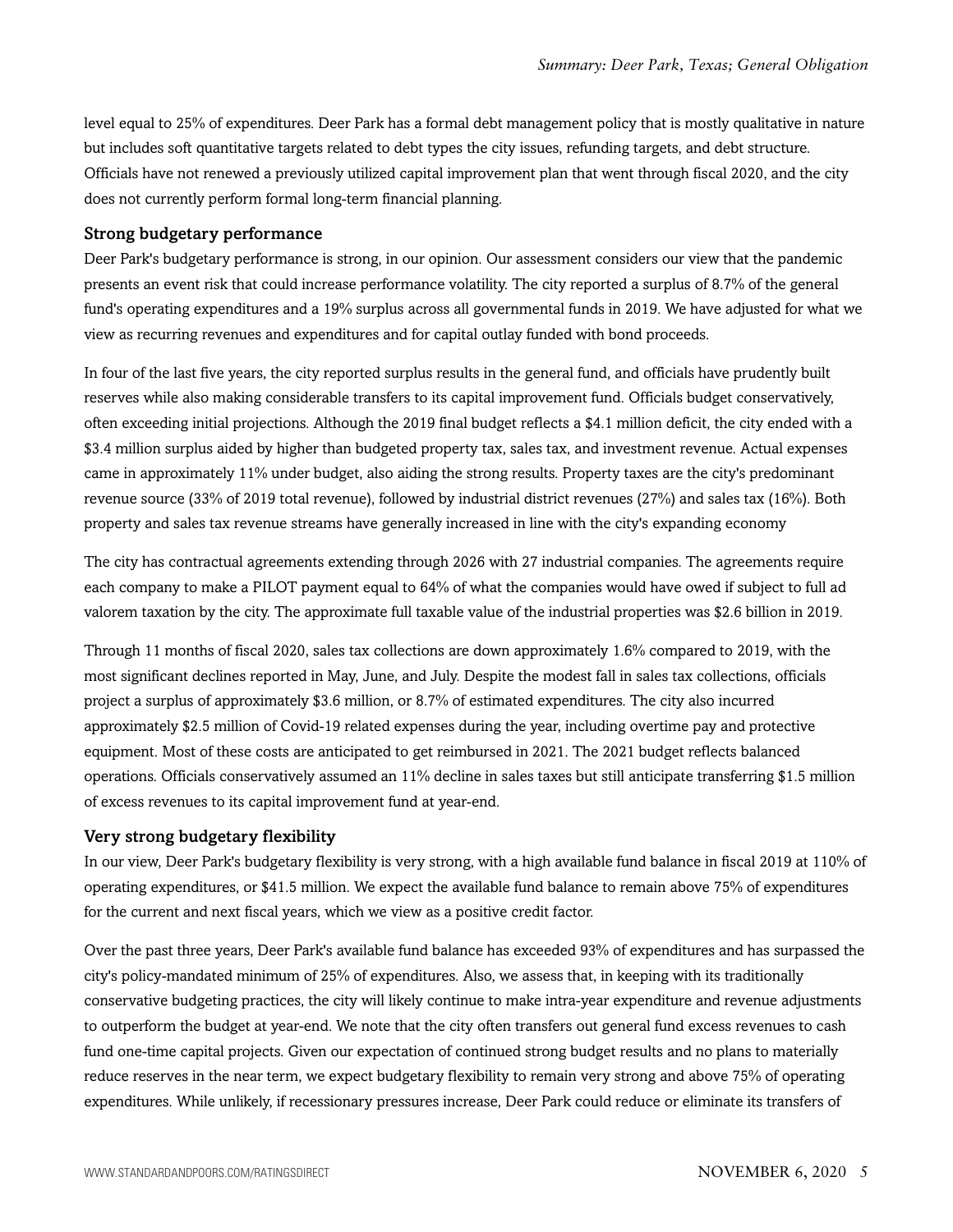excess revenue to its capital projects fund, thereby maintaining reserves

## Very strong liquidity

In our opinion, Deer Park's liquidity is very strong, with total government available cash at 156% total governmental fund expenditures and 13.7x governmental debt service in 2019. In our view, the city has strong access to external liquidity if necessary. Deer Park's strong access to external liquidity is demonstrated by its access to the market over the past four decades, hallmarked by numerous GO-backed bond issuances. It has historically maintained what we consider very strong cash balances. Given our expectation for balanced operations, we do not believe its cash position will materially weaken in the near term. All of the city's investments comply with Texas statutes and its formal internal policy and were held in certificates of deposit and local government investment pools at the end of fiscal 2019, none of which we consider aggressive.

The city has two series of privately placed debt, with principal outstanding of \$6.1 million (8% of total direct debt). However, the obligations do not contain any provisions, such as acceleration or non-standard events of default that we view as a potential liquidity risk.

## Adequate debt and contingent liability profile

We have adjusted for revenue-backed debt supported through the city's enterprise fund in our direct debt-to-revenue calculations. Total governmental fund debt service is 11.4% of total governmental fund expenditures, and net direct debt is 77.4% of total governmental fund revenue. Approximately 72% of the direct debt is scheduled to be repaid within 10 years, which we view as a positive credit factor.

The city has an additional \$6.9 million of authorized but unissued bonds. However, there are no firm plans for issuance, and no additional debt is expected within the next 12 months. The city may approach voters in 2021 for capital projects, including two new fire stations, additional street and drainage projects, and a new activity center; however, provided rapid amortization, we anticipate debt service costs will remain manageable.

## Pension and other post-employment benefits (OPEB) liabilities

Deer Park's required pension and actual OPEB contributions totaled 8% of total governmental fund expenditures in 2019. The city made its full annual required pension contribution of \$2.9 million. We do not believe the town's pension or OPEB obligations pose any near-term budgetary challenges.

Deer park participates in the following plans:

- Texas Municipal Retirement System (TMRS), an agent multiple-employer, public-employee retirement system administered by the state. The town's net pension liability was \$16.6 million as of the fiscal 2019 audit, with a funded ratio of 88%.
- Texas Emergency Services Retirement System (TESRS) 80.3% funded with the city's proportionate share of TESRS net pension liability at \$607,000

Under state law governing TMRS, an actuary determines the contribution rate annually. Actuarial assumptions include a 6.75% discount, which we view as aggressive, representing market risk and resulting in contribution volatility if TMRS fails to meet assumed investment targets. TESRS' monthly contribution requirement per active-emergency-services personnel is not actuarially determined. Rather, TESRS' board of trustees set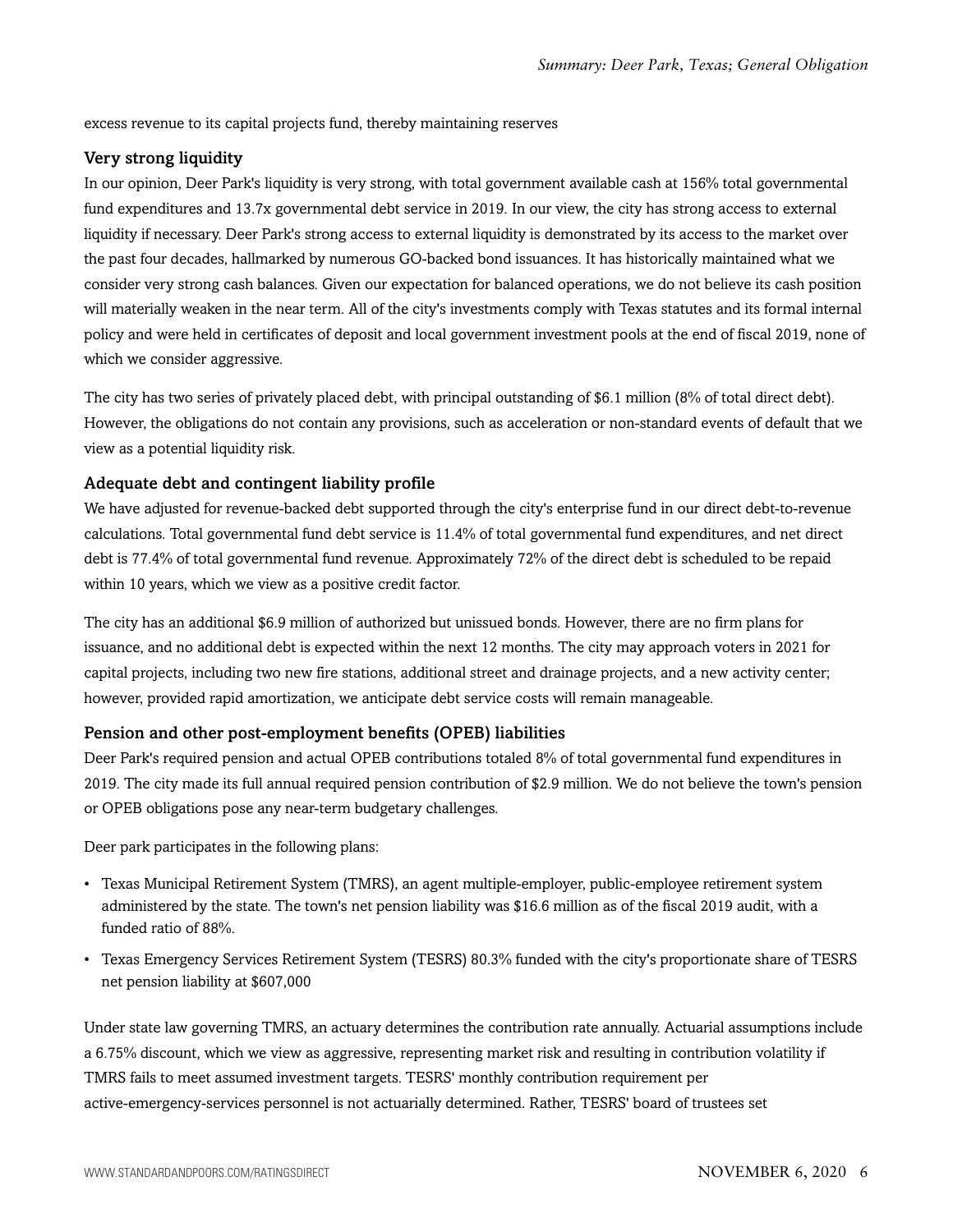minimum-contribution provisions; there is no maximum contribution.

Deer Park also participates in a single-employer, defined-benefit OPEB plan. These benefits are funded on a pay-as-you-go basis, and in fiscal 2019 payments for OPEB were 1.1% of expenditures. As of the most recent actuarial valuation (Dec. 31, 2019), the town's OPEB unfunded actuarial accrued liability was \$24.2 million.

## Strong institutional framework

The institutional framework score for Texas municipalities is strong.

| Ratings Detail (As Of November 6, 2020) |            |          |
|-----------------------------------------|------------|----------|
| Deer Pk GO                              |            |          |
| Long Term Rating                        | AAA/Stable | Affirmed |
| Deer Pk GO                              |            |          |
| Long Term Rating                        | AAA/Stable | Affirmed |
| Deer Pk GO                              |            |          |
| Long Term Rating                        | AAA/Stable | Affirmed |
| Deer Pk GO                              |            |          |
| Long Term Rating                        | AAA/Stable | Affirmed |
| Deer Pk GO                              |            |          |
| Long Term Rating                        | AAA/Stable | Affirmed |
| Deer Pk GO                              |            |          |
| Long Term Rating                        | AAA/Stable | Affirmed |
| Deer Pk GO                              |            |          |
| Long Term Rating                        | AAA/Stable | Affirmed |
| Deer Pk GO                              |            |          |
| Long Term Rating                        | AAA/Stable | Affirmed |
| Deer Pk GO                              |            |          |
| Long Term Rating                        | AAA/Stable | Affirmed |

Certain terms used in this report, particularly certain adjectives used to express our view on rating relevant factors, have specific meanings ascribed to them in our criteria, and should therefore be read in conjunction with such criteria. Please see Ratings Criteria at www.standardandpoors.com for further information. Complete ratings information is available to subscribers of RatingsDirect at www.capitaliq.com. All ratings affected by this rating action can be found on S&P Global Ratings' public website at www.standardandpoors.com. Use the Ratings search box located in the left column.